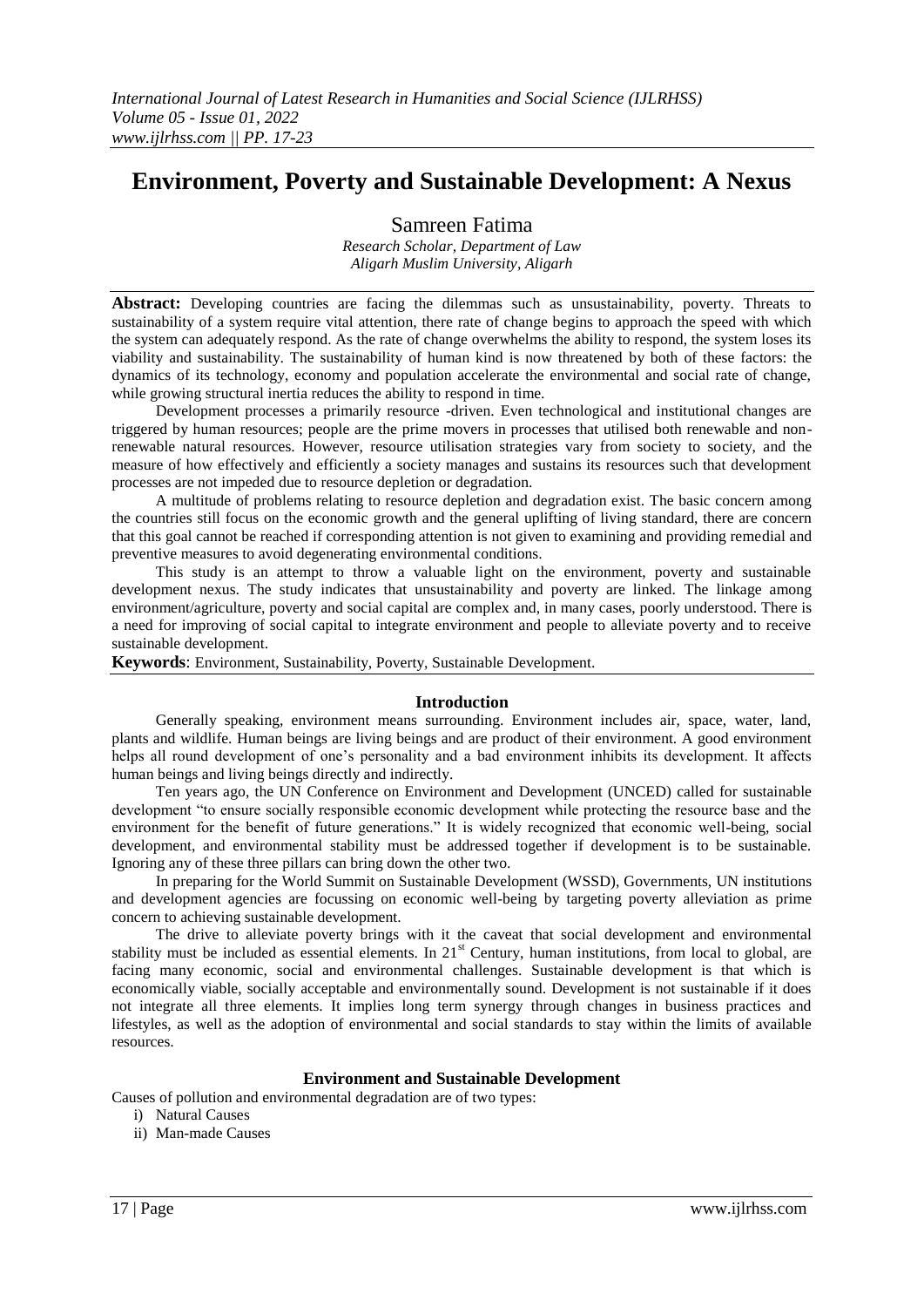### **i) Natural Causes:**

Drought, flood, cyclone, Earthquake, Molten lava of volcano, Hurricane, Twister, Torrents, Epidemic are main natural causes/factors which cause environmental pollution. Since they are agents of nature and man has no control over them, they are known as natural causes.

#### **ii) Man -made Causes:**

There are four main man-made causes

- a) Population growth
- b) Poverty
- c) Urbanization
- d) Industrialisation

There have been three main semiological phases in human development. The world is experiencing extremely rapid economic change, including powerful trends towards the use of market forces and market-based policies throughout the world; Global economic integration driven by trade liberalisation; and increased economic interdependence among nation states and reductions in national economic sovereignty. The same time, the disparity between rich and poor continues to grow, both within countries and between them.

Pressure to develop and achieve economic wellbeing through a primary focus on financial, human and physical capital is driving short term unsustainable exploitation of the natural resource base and eroding social capital. This is occurring more rapidly and over larger areas than ever before. Such resource exploitation, while providing immediate benefits to some, imposes both short- and long-term cause on many others. These "others" are often the poorest of the poor, who depends heavily on natural resource use and the maintenance of biological diversity. As a result, poverty reduction strategies are under mined by the breakdown of the social fabric and the laws of the environmental services upon which all life depends.<sup>1</sup>

Many countries are struggling with these strains of poverty, rapid population growth and migration, the replacement of subsistence by a market economy, and massive environmental impacts. In many developing countries faced with the rapid decline of traditional value system, a major challenge is the need to enlarge, strengthen and empower a stable civil society that will build the trust and public self-confidence which enables participatory governance. Democratic, culturally diverse and socially inclusive societies are essentials parts of modern sustainable development.<sup>2</sup>

High worldwide military expenditure is continuing to affect sustainable development. New instabilities, often linked to enter ethnic tensions and the demand for the sub division of existing states, are emerging. This situation has manifested itself in a large number of armed conflicts which current international mechanism are unable to resolve. At the same time social cohesion is declining in many societies. Societal and cultural dislocation, fuelled by globalisation of communications, is endangering the existence of many small culturesespecially those of indigenous people. One result is a decline in the sense of community, leading to social unrest and a weakening of environmental responsibility.<sup>3</sup>

Although the credit for promoting the concept of sustainable development goes to the World Commission on Environment and Development, (Brundtland Report), the origin of the term can be traced to World Conservation Strategy document. However, World Commission Report on Environment and Development, defined sustainable development as paths of human progress which meets the need and aspirations of the present generation without compromising the ability of future generations to meet their needs.

It is stated that to achieve sustainable development, we will require (a) Political system that ensures effective citizen participation in decision making, (b) Economic systems to generate surpluses and technical knowledge on a self-reliant and sustained bases, (c) Social systems that provide solutions to the tensions from disharmonious development, (d) Production systems to preserve the ecological base for development, (e) technological systems that continuously search for new solutions, (f) An International system that fosters sustainable patterns of trade and finance and (g) Administration systems that are flexible and self-corrective. Thus, the sustainable development affords have not to be static but dynamic, ever changing and constantly requiring adaptations to various systems for meeting human needs and aspirations and not only that of one country or region but for all those who live on this planet, Now and in the future.<sup>4</sup>

1

<sup>&</sup>lt;sup>1</sup>See, IUCN (The World Conservation Union), WWF, "Sustainable Development, Poverty and the Environment: A Challenge to The Global Community"*available at*[:https://cmsdata.iucn.org](https://cmsdata.iucn.org/) (last visited on 12-1-2018). <sup>2</sup>Ibid

<sup>3</sup> Ibid

<sup>&</sup>lt;sup>4</sup>See, S.R Mehta, Poverty, "Population and Sustainable Development: Issues and Perspectives" in S.R. Mehta (ed.) Poverty, population and sustainable development14(Rawat Publications, Jaipur and New Delhi).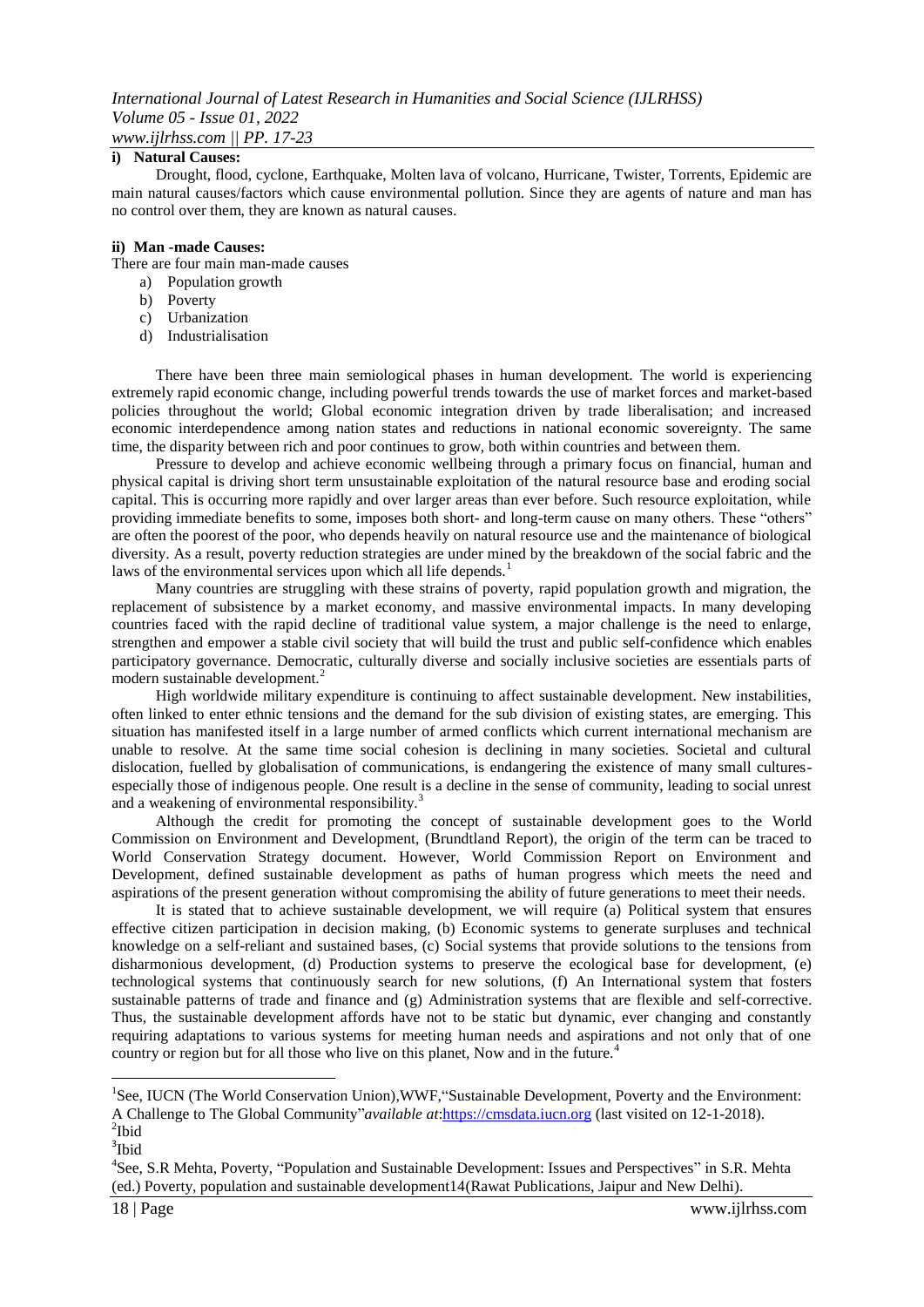## *International Journal of Latest Research in Humanities and Social Science (IJLRHSS) Volume 05 - Issue 01, 2022*

### *www.ijlrhss.com || PP. 17-23*

The United Nations Conference on Environment and Development the Earth Summit at *Rio de Janerio*, made a clarion call that without better environmental stewardship, development will be undermined and without accelerated development in poor countries, environmental policies will fail.

The whole approach to sustainable development has to be trans-disciplinary. Any agenda for sustainable development must include research on farming, extension service to small farmers, improved seeds, credits, change in land tenure systems, reliable markets and prices, improvement in infrastructure, integrated pest management programmes, reducing wastes, preservation of trees, better management of livestock, preservation of genetic stock of trees and plants, education and training of personnel to implement the measures for control of water borne diseases and family planning practices. Perhaps, women farmers can play a vital role in the activities. Some of these may be relevant for Global sustainable development while most of these are necessary for local or national sustainability for development.<sup>5</sup>

In order to achieve environmental and social responsibility through development, one must recognize the existence of economic and environmental interdependence, cooperation between men and women in an interdependent world and the shift from an ego-centric human life to God-centric vision of life.<sup>6</sup>

The cry of the present for the future generation is complex, intricate and knotty. It requires worldwide concern for the mass of poor on this planet and their increasing population would pose questions that need to be tackled through careful planning on a well-informed basis and through world leadership showing concern for the humanity at large.

The concept of sustainable development signifies policy formulation or goal rather than substantive prescription. For the benefit of future generations, present generations should be modest in their exploitation of natural resources has found wide spread international support since the "*Maltese Proposal*" at the UN General Assembly of 1967, which contented that there was a common heritage of mankind and that this also needed legal protection by the international community at large. The whole theory is based on the postulate that natural resources such as sea bed are not the fruits of labour of present generations and thus such resources can only be exploited with adequate consideration of the rights of future generations.<sup>7</sup>

### **Poverty and Environmental Sustainability**

Environmentally, it is clear that much of our industrial, agricultural and other uses of renewable and nonrenewable natural resources are unsustainable. It has been widely acknowledged, both during UNCED and subsequently by bodies such as the World Bank and the OECD Development Assistance Committee, that the current trends in environmental degradation are major threat to the achievement of sustainable development. The ongoing loss of biodiversity; decline of forest, fresh water, marine and soil resources; changing climate; loss of stratospheric ozone; and accumulation of toxic substances in soil, water and living organism are all threats to the environmental goods and services upon which all human life depends for food, fodder, crop production, and innumerable other goods and services. It is usually the rural poor who are the first to suffer when these systems fail, but not even the most insulated of city dwellers in the industrialised countries are immune from these effects.<sup>8</sup>

Poverty is often associated with degraded rural environments. Environmental degradation has many consequences, because a healthy natural environment sustains non-monetary economies and can be viewed as the "social security" of the rural populations. When the productive functions of healthy rural environments degrade, or when people lose access to those productive environments, movement to cities in search of alternative livelihoods can exacerbate urban poverty. Environmental degradation therefore undermines sustainable livelihoods and effects the rural poor by this proportionately affecting their health, livelihoods and security, and can aggravate poverty in already stressed urban environments.<sup>9</sup>

A sound environment alone will not alleviate poverty, but attempts at poverty alleviation in isolation of the environment will sooner or later be undermined. It is evident today that the costs of past environmental mistakes are being borne by the current economy. Recent data have shown that natural disasters, exacerbated by the mismanagement of natural systems, have the greatest human impact on the poorest countries.<sup>10</sup>

 $10$ Ibid.

1

<sup>&</sup>lt;sup>5</sup>See, S.R Mehta, Poverty, "Population and Sustainable Development: Issues and Perspectives" in S.R. Mehta (ed.) Poverty, population and sustainable development 16 (Rawat Publications, Jaipur and New Delhi) 6 Ibid

<sup>&</sup>lt;sup>7</sup>See, J. J. R. Upadhyay, *Environmental Law* 134(Central Law Agency, Allahabad, 3<sup>rd</sup> Edition /2012).

<sup>&</sup>lt;sup>8</sup>See, IUCN (The World Conservation Union), WWF, "Sustainable Development, Poverty and the Environment: A Challenge to The Global Community" *available at*: [https://cmsdata.iucn.org](https://cmsdata.iucn.org/) (last visited on 12-1-2018). <sup>9</sup>Ibid.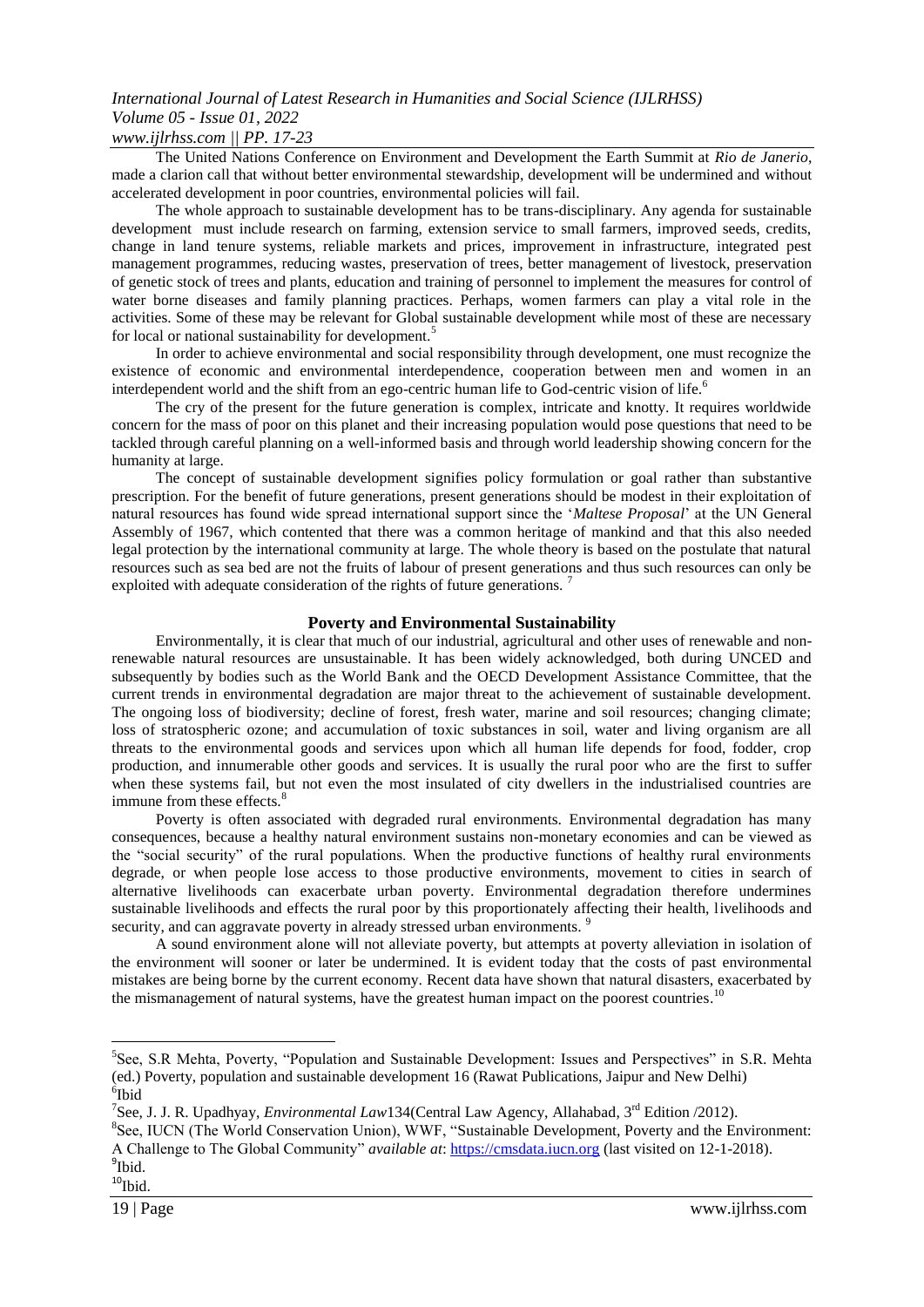# *International Journal of Latest Research in Humanities and Social Science (IJLRHSS) Volume 05 - Issue 01, 2022*

*www.ijlrhss.com || PP. 17-23*

Poverty is a major cause and effect of global environmental problems stated the influential Brundtland Commission in a sentence that captures widely held beliefs; poor people are often seen as compelled to exploit their surroundings for short term survival and are assumed to be the once most exposed to natural resources degradation. Despite these intuitively plausible statements, the debate on the characteristics of poverty environment interaction has been likened to a puzzle, where we possess several pieces, have identified some crucial links and features, but still lacked the entire picture.<sup>11</sup>

The assumptions of relationship between poverty and environmental degradation in developing countries have long prevailed in the debate on poverty-environment linkages.<sup>12</sup> The assumptions were first launched in the report of the World Commission on Environment and Development (WCED, the so-called Brundtland Report) and have later been echoed by a wide range of organisation.<sup>13</sup> Due to lack of resources and their struggle just to ensure day to day survival, poor farmers are believed to offset concerns with the long term sustainability of their resource management and to degrade already fragile resources, such as steeply sloping, erosion prone hill sides. This resource degradation, in turn, aggravates their poverty even more. Thus, poor people are seen both as victims and agents of environmental degradation.

The linkages between poverty and environmental issues are affected by how poverty is defined, by the type of environmental problem in question and by which groups among the poor are affected. Research and policy has tended to focus on the relationship between poverty and environmental degradation in terms of pointing out that the poor are both victims and agents of environmental degradation: victims in that they are more likely to live in ecologically vulnerable areas, agents in that they may have no option but deplete environmental resources thus contributing to environmental degradation.<sup>14</sup> However, it is also acknowledged that the poor often have practices that conserve the environment. Great physical and spatial variability in natural resource endowments also seem to complicate the picture. Harrington believed that un-sustainability causes are complex and vague and are poverty, population growth, ownership/possession of national resources and national policies. A researcher said that population affected poverty and environment that impressible with Malthus  $the$ ory.<sup>1</sup>

Jalal, the Asian Development Bank"s Chief of the Environment Department says, it is generally accepted that environmental degradation, rapid population growth and stagnant production are closely linked with the fast spread of acute poverty in many countries of Asia.<sup>16</sup>

While governments are now well aware of the three pillars of sustainable development, the market economy has taken priority over social development and environmental concern in recent decades. In many parts of world, global economic integration has led to social and cultural fragmentation. Changes in land ownership and resource tenure, changes in agricultural policies, declines in government services, and economic disruptions allhave a disproportionate impact on the poor. As old political system is replaced by new democracies, and as economies are decentralised, social tensions are leading to a desire to build a sense of community through local sovereignty in separatist groups of various kinds. Perhaps the most disturbing form of inter connectedness is that linking environmental degradation, economic development, population growth, refugee movements, and violent conflict.

It is clear that weakening in any one of the pillars leads to problems in the others. Addressing any of the pillars in isolation, without considering their interactive effects, can give rise to unanticipated consequences. For example, raising energy prices significantly to reduce energy emissions may disproportionately affect the urban poor, who often spent a greater proportion of their income on energy, thus increasing income disparities. And agricultural subsidies in food surplus countries may ironically undermine food production by rural poor, who are forced to sell their crops at an unrealistically low price. Such an inequities contribute to social un-sustainability, which may in turn be reflected in decreasing ability to design and implement sound environmental, economic and social policy. The end result is a failure of governance.

 $\overline{a}$ 

 $16$ Ibid.

<sup>&</sup>lt;sup>11</sup>See, Ali Asadi, Morteza Akbari, Hossain et.al., "Poverty Alleviation and Sustainable Development: The Role of Social Capital"in 4(3)*JournalofSocialSciences* 202(2008).

<sup>&</sup>lt;sup>12</sup>See, Ali Asadi, Morteza Akbari, Hossain et.al., "Poverty Alleviation and Sustainable Development: The Role of Social Capital" in 4(3) *JournalofSocialSciences* 205 (2008).

 $\rm ^{13}Ibid.$ 

 $14$ Ibid.

 $\rm ^{15}Ibid.$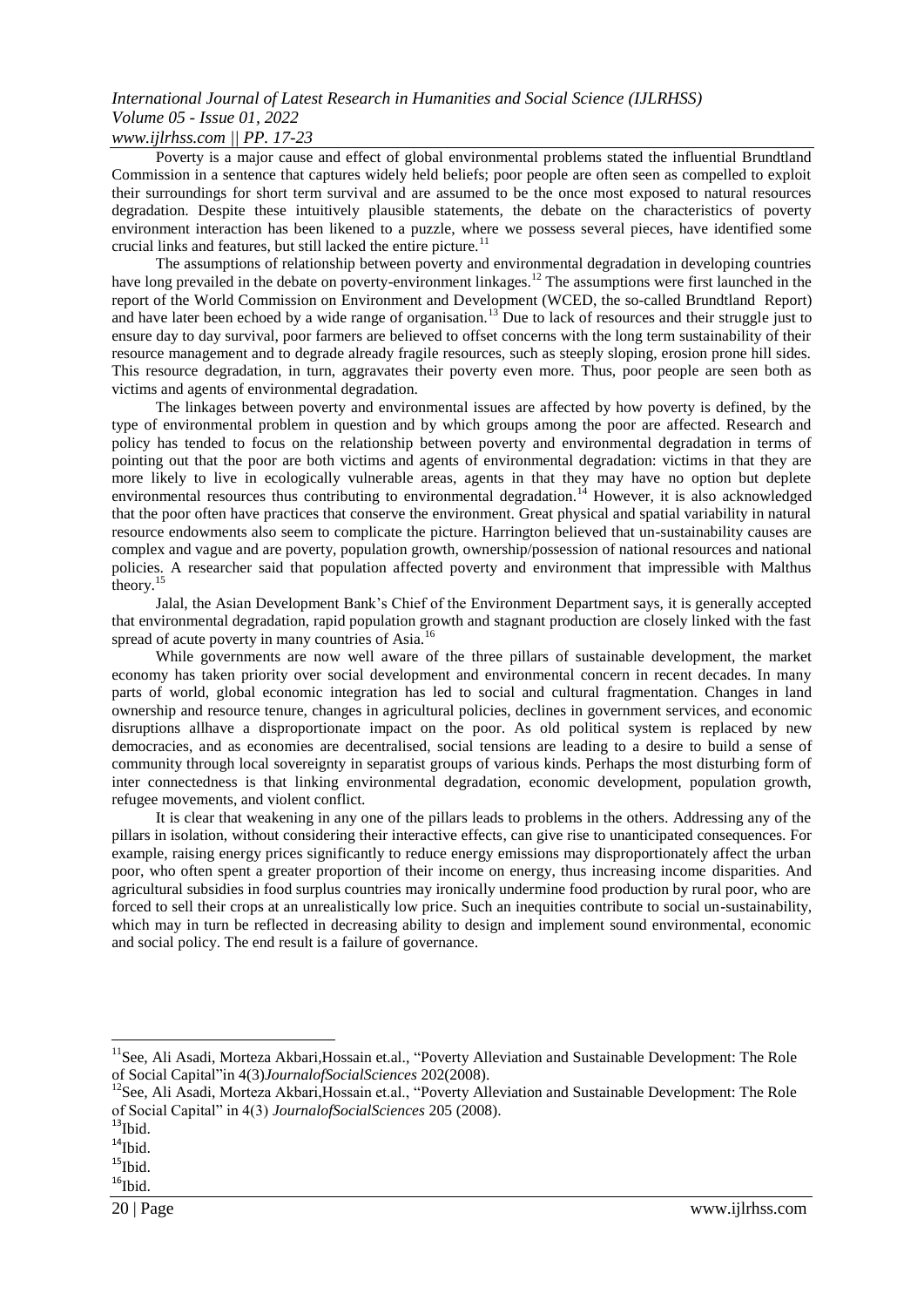### *International Journal of Latest Research in Humanities and Social Science (IJLRHSS) Volume 05 - Issue 01, 2022 www.ijlrhss.com || PP. 17-23*

### **Interlinkage between Poverty and Sustainable Development**

The two concepts of "poverty" and "development" have a pronounced relationship especially in the case of so-called developing societies. An inverse relationship has usually been conceived between poverty and development.

Poverty is a disease that stickens the society. As a phenomenon of disease, it needs to be analysed in its larger socio-ecological context in which the disease agents such as occupation, social class, value orientations and location or residence of a group of persons, may have differential effects on hosts, depending upon their characteristics such as age, sex, lifestyle, general physical conditions and social psychological capacities, within the larger socio-cultural environment.<sup>17</sup>

According to the report of World Development Report on Poverty (1990), to combat poverty two pronged approaches are suggested. First, there is a need to ensure the production use of the poor"s most abundant asset that is labour and secondly, there is a need to increase basic services to the poor through education, health and nutrition and family planning.

Environmental degradation affects the health of a poor by exposing him to the pollution damages caused by polluted water and insanitary living conditions. Further, it lowers the poor"s productivity by diverting his labour to activities which are less rewarding than his main occupation. Further, poverty imposes short time horizons on the poor and he faces higher risks in managing his productive resources. There is also a linkage established between population growth and the environment which needs to be analysed in relation to resource base of population, its rate of growth and its redistribution across resources through migration.<sup>18</sup>

Poverty promotes large families and therefore it must be alleviated if the demand for the children is to be reduced. Migration to better developed areas may contribute towards reducing poverty. Degradation of tree, range of drinking water resources, can increase the time cost of fuel wood gathering, livestock pasturing and water fetching activities.

Rapid population growth will complicate social and economic adjustments of people in regard to physical infrastructure, institutions for property rights and induced innovations to provide solutions. Migration may have mixed impact on the environment as greater urbanization trends may tend to prove more hazardous for the urban population due to environmental health problems while in certain situations, migration from rural areas may put less pressure on rural environment. To provide an environmental perspective to the issues of poverty and population, a five-pronged strategy suggested is to promote poverty alleviation programmes, reduce rural risks and land tenure insecurity, address maldistribution of resources, strengthen the education and public health programmes and expand family planning services.<sup>19</sup>

Poverty and population are the twin problems affecting sustainable development of the developing nation. One is a disease while the other is a menace, together these are eating the vital organs of our society. Both have adverse effects on the environment as a result of which natural life support system is becoming weak. To tackle the three headed crises of continuing existence of poverty on a large scale, threat to the natural environment and resource base and continuing rapid population growth interacting both with poverty and environmental damage, where it is recommended a rethinking on economic and development theory. Economic theory fails to tell us how to eradicate poverty and there is a need to emphasize on human development for maximizing contribution and benefit directly at the individual, family or community level. Development theory needs revision not only for the developing but for the developed nations whose per capita energy use is two hundred times greater than in the South. Needs of both the groups have to be emphasized and social development should become part of the development planning of all the countries. Education, health care and balanced population growth, with special focus on the status of women, are crucial for a modern productivityoriented development.<sup>20</sup>

Sustainable development is a hue and cry of the developed as well as the developing World. It caught up the imagination of development a lists all over the World from mid-seventies and eighties onwards, in response t mega crises faced by the globe due to unlimited economic growth and expansion on one side while social and ecological collapse on the other. There are efforts to bridge economy, ecology with social life and these are referred to as sustainable development. Sustainable development has to be tackled in time and space dimensions, such as one can pursue it within a time frame at global, regional, national or at local community level. In the context of developing nations, issues like poverty, regional disparities, unemployment, socio-cultural and environment friendly programmes are centre to sustainable development.

 $18$  Id at 19.

1

 $^{19}$  Id at 20  $\,$ 

 $20$ Ibid.

<sup>&</sup>lt;sup>17</sup>See, S.R Mehta, Poverty, "Population and Sustainable Development: Issues and Perspectives" in S.R. Mehta (ed.) Poverty, population and sustainable development 18 (Rawat Publications, Jaipur and New Delhi)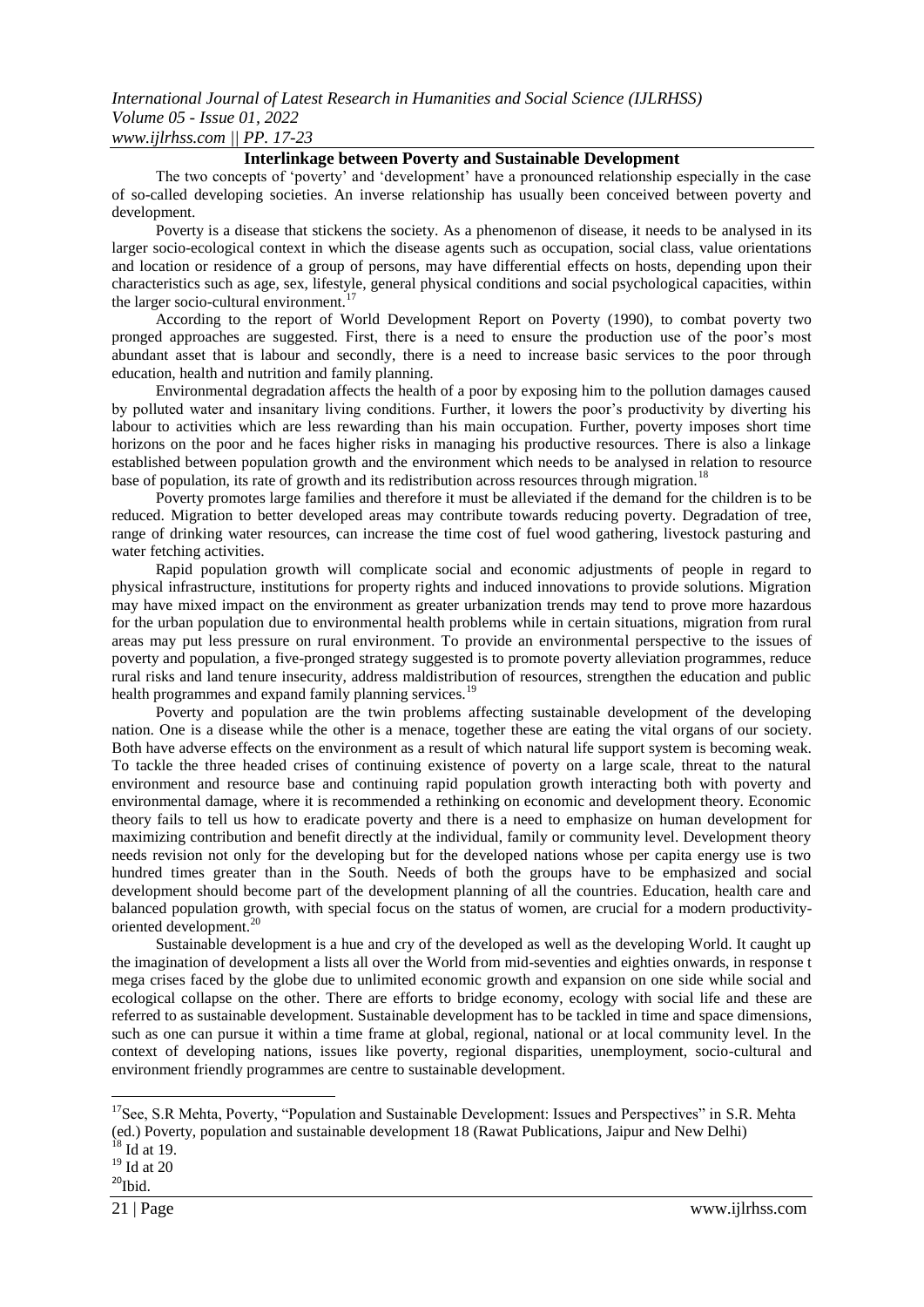### *International Journal of Latest Research in Humanities and Social Science (IJLRHSS) Volume 05 - Issue 01, 2022*

### *www.ijlrhss.com || PP. 17-23*

The term "sustainable development" was used at the time of *Cocoyoc Declaration on Environment and Development* in 1970s. Since then, it has become trademark of international organisations dedicated to achieving environmentally benign or beneficial development.<sup>21</sup> The concept of sustainable development further received impetus with the Stolckholm Declaration resulting from the United Nations Conference on Human Environment of 1972. The concept of "Sustainable Development" was brought into common use by *World Commission on Environment and Development* (the Brundtland Commission) in its 1987 report over Common Future. The Brundtland Commission defines Sustainable Development as follows:"Sustainable development is development that meets the needs of the present without compromising the ability of the future generations to meet their own needs."<sup>22</sup>

According to the Brundtland Report the concept of sustainable development contains two key concepts:

- (a) The concept of needs, in particular the essential needs of the world"s poor, to which overriding priority should be given.
- (b) The idea of limitations imposed by the State of technology and Social Organization on the environment's ability to meet present and future needs.<sup>23</sup>

Brundtland report emphasizes that sustainable development means an integration of economics and ecology in decision making at all levels. The sustainable development is viewed as a strategy which would integrate the apparently conflicting goals of economic development and ecological integrity.

The Brundtland report as well as caring for the Earth has developed the World Ethic of sustainability which may be summarized as follows:

- 1) Every human being is a part of the community of life, made up of all living creatures.
- 2) Every human being has fundamental and equal rights including the right to access to the resources needed for a decent standard of living.
- 3) Each person and each society is entitled to respect of these rights and is responsible for the protection of these rights for all others.
- 4) Every life form warrants respect independently of its worth to people.
- 5) Everyone should take responsibility for his acts or impacts on nature.
- 6) Everyone should aim to share fairly the benefits and costs of resource use.
- 7) The protection of human rights and the rights of nature is a worldwide responsibility that transcends all cultural, ideological and geographical boundaries.

According to the Brundtland report the goals of economic and social development must be defined in terms of sustainability in all countries- developed or developing, market oriented or centrally planned. Development involves a progressive transformation of economy and society.<sup>24</sup> Sustainable development does not imply absolute limits to growth and it is not a new name of environmental protection. It is a new concept of economic growth. It is a process of change, in which economic and fiscal policies, trade and foreign policies, energy, agricultural and industrial policies all aim to induce development paths and are economically, socially and ecologically sustainable. The report emphasized that sustainable development cannot and will not be achieved in a world ridden by poverty.

As regards non-renewable resources, like fossil and minerals, their use reduces the stock available for future generations. However, this does not mean that such resources should not be used. The rate of depletion should take into account the criticality of that resource, the availability of technologies for minimising depletion, and the likelihood of substitutes being available. Sustainable development also demands that adverse impacts on quality of air, water and other natural elements are minimised so as to sustain the ecosystem's overall integrity. In this way, essentially, sustainable development is a process of change in which the exploitation of resources; the direction of investments, the orientation of technological and institutional changes are all in harmony and enhance both current and future potential to meet human needs and aspirations.<sup>25</sup>

The Brundtland report further clarifies that the critical objectives for environment and development policies that follow from the concept of sustainable development include- reviving growth, changing quality of growth, meeting essential needs for jobs, food energy, water and sanitation, ensuring sustainable level of population, conserving and enhancing the resource base, reorienting technology and managing risk, and merging

1

<sup>&</sup>lt;sup>21</sup>See, J. J. R. Upadhyay, *Environmental Law* 135 (Central Law Agency, Allahabad, 3<sup>rd</sup> Edition /2012).

<sup>&</sup>lt;sup>22</sup>See, J. J. R. Upadhyay, *Environmental Law* 137 (Central Law Agency, Allahabad, 3<sup>rd</sup> Edition /2012).

 $^{23}$ Ibid.

 $\mathrm{^{24}Id}$  at 138

 $^{25}$ Ibid.